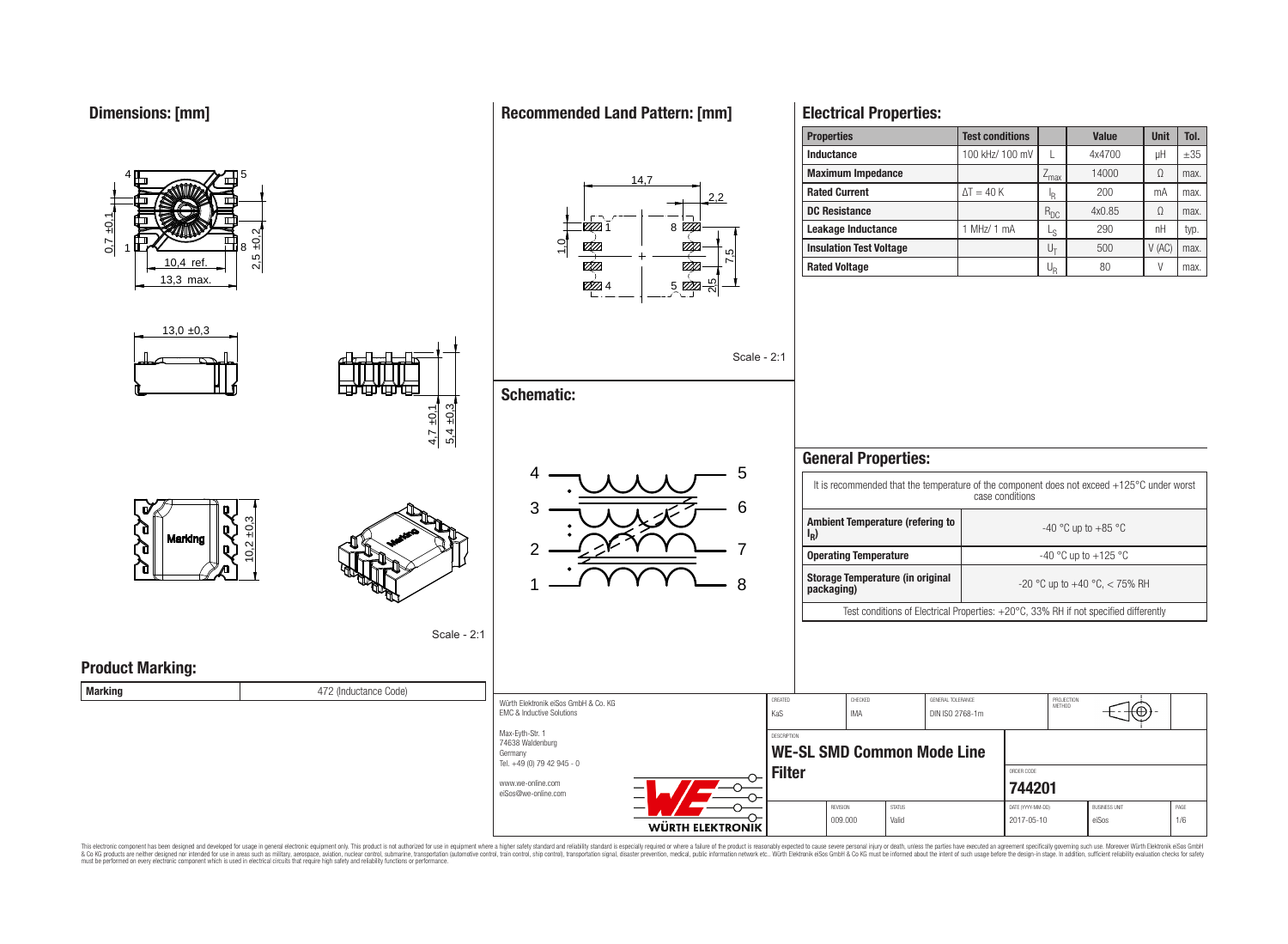# **Typical Impedance Characteristics:**



This electronic component has been designed and developed for usage in general electronic equipment only. This product is not authorized for subserved requipment where a higher selection equipment where a higher selection

**Test Setup:**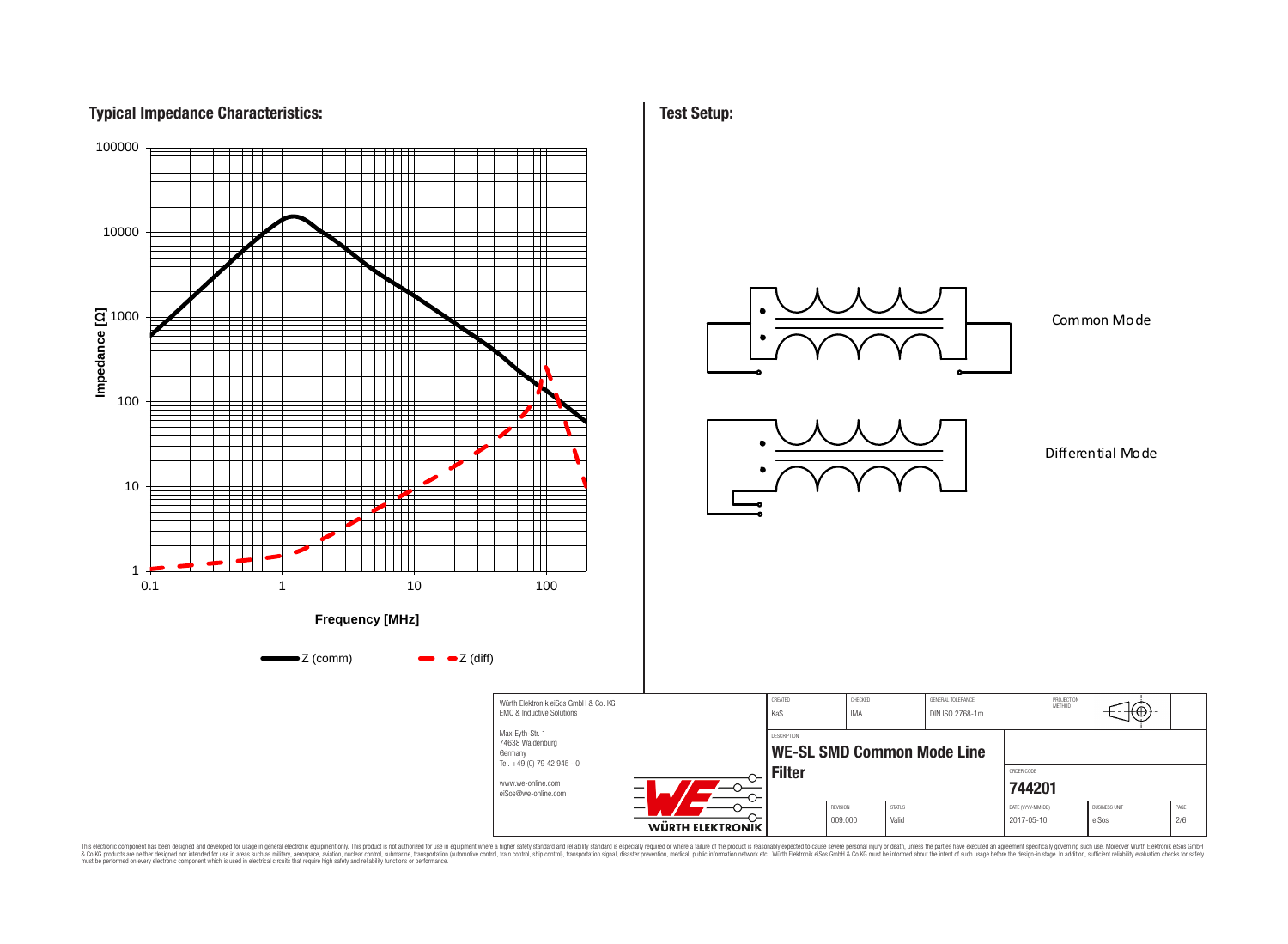### **Packaging Specification - Tape and Reel: [mm]**



This electronic component has been designed and developed for usage in general electronic equipment only. This product is not authorized for subserved requipment where a higher selection equipment where a higher selection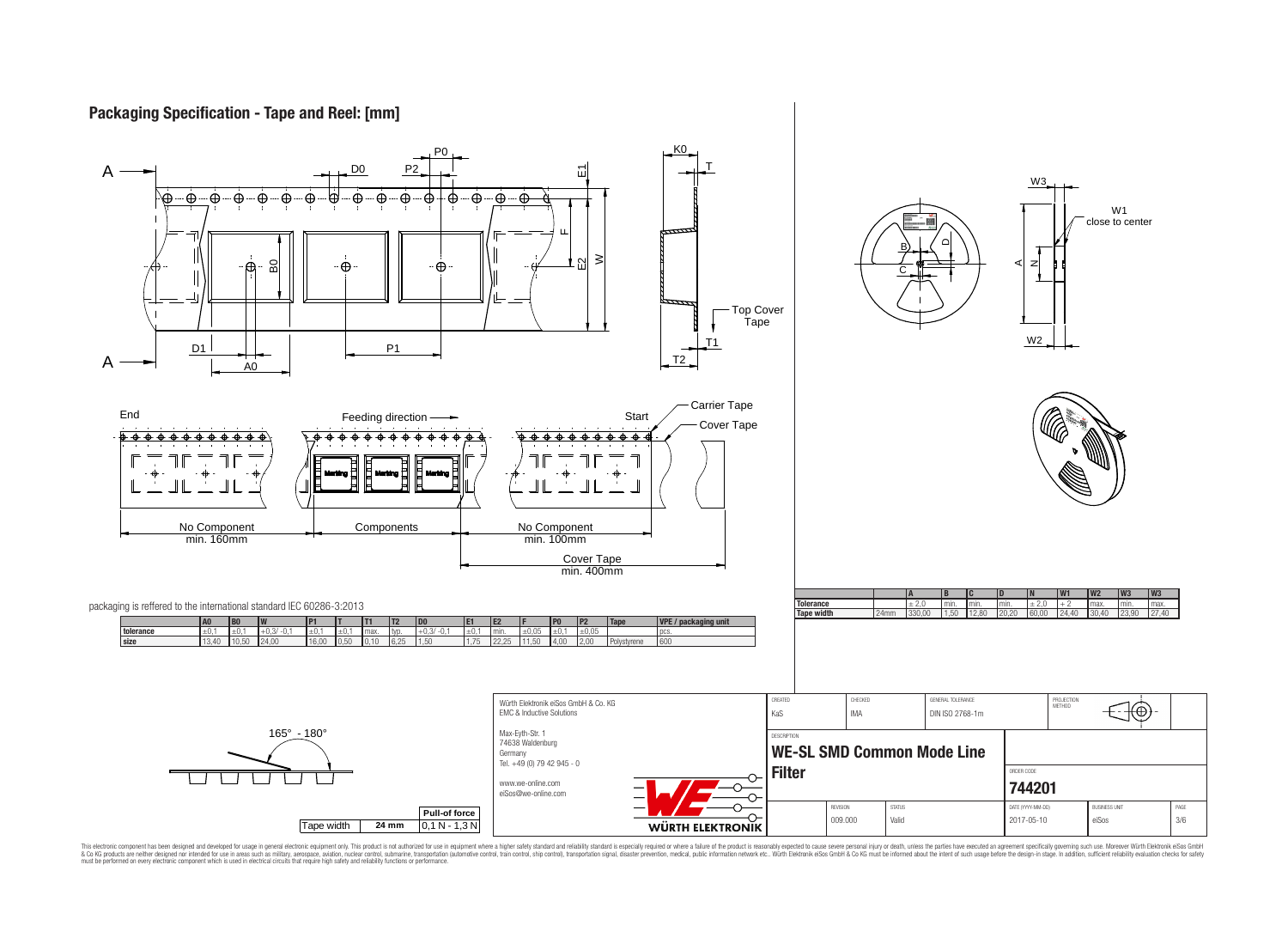# **Classification Reflow Profile for SMT components:**



# **Classification Reflow Soldering Profile:**

| <b>Profile Feature</b>                                               |         | <b>Value</b>               |
|----------------------------------------------------------------------|---------|----------------------------|
| <b>Preheat Temperature Min</b>                                       | s min   | 150 °C                     |
| <b>Preheat Temperature Max</b>                                       | 's max  | 200 °C                     |
| Preheat Time $t_s$ from $T_s$ <sub>min</sub> to $T_s$ <sub>max</sub> | ı.      | $60 - 120$ seconds         |
| Ramp-up Rate $(T_1$ to $T_p$ )                                       |         | 3 °C/ second max.          |
| <b>Liquidous Temperature</b>                                         | ÷Γ.     | 217 °C                     |
| Time t <sub>1</sub> maintained above T <sub>1</sub>                  | կ       | $60 - 150$ seconds         |
| Peak package body temperature                                        | $T_{p}$ | see table below            |
| Time within 5°C of actual peak temperaure                            | $t_{p}$ | $20 - 30$ seconds          |
| Ramp-down Rate $(T_1$ to $T_p)$                                      |         | $6^{\circ}$ C/ second max. |
| Time 25°C to peak temperature                                        |         | 8 minutes max.             |

refer to IPC/ JEDEC J-STD-020E

### **Package Classification Reflow Temperature:**

| <b>Properties</b>                                                    | Volume mm <sup>3</sup><br>$350$ | Volume mm <sup>3</sup><br>350-2000 | Volume mm <sup>3</sup><br>>2000 |
|----------------------------------------------------------------------|---------------------------------|------------------------------------|---------------------------------|
| PB-Free Assembly   Package Thickness < 1.6 mm                        | 260 °C                          | 260 °C                             | 260 °C                          |
| <b>PB-Free Assembly   Package Thickness 1.6 mm - 2.5 mm   260 °C</b> |                                 | 250 °C                             | 245 °C                          |
| PB-Free Assembly   Package Thickness $\geq 2.5$ mm                   | 250 °C                          | 245 °C                             | 245 °C                          |

refer to IPC/ JEDEC J-STD-020E



This electronic component has been designed and developed for usage in general electronic equipment only. This product is not authorized for subserved requipment where a higher selection equipment where a higher selection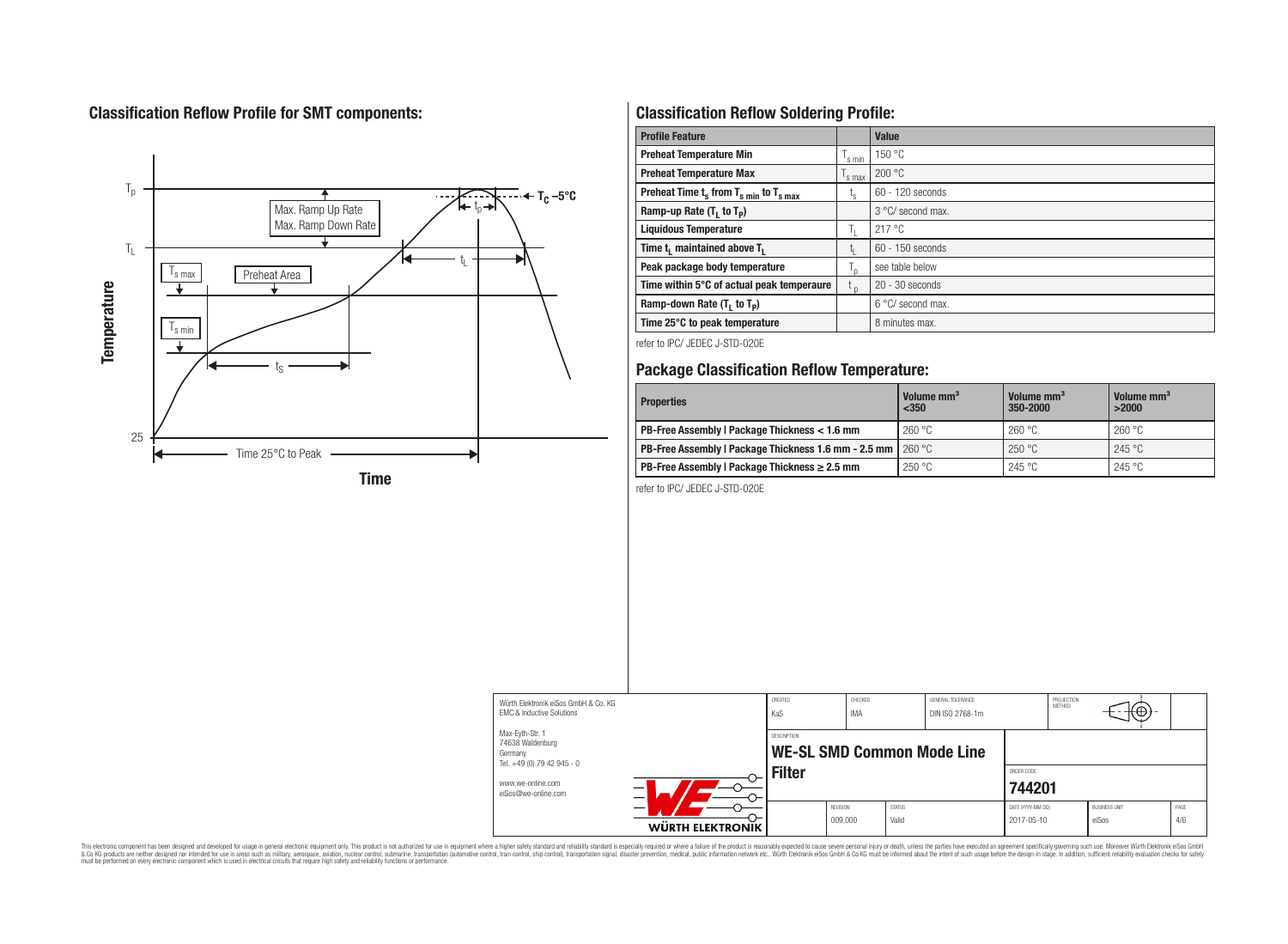# **Cautions and Warnings:**

### **The following conditions apply to all goods within the product series of WE-SL of Würth Elektronik eiSos GmbH & Co. KG:**

#### **General:**

All recommendations according to the general technical specifications of the data sheet have to be complied with.

The usage and operation of the product within ambient conditions, which probably alloy or harm the wire isolation, has to be avoided.

If the product is potted in customer applications, the potting material might shrink during and after hardening. The product is exposed to the pressure of the potting material with the effect that the core, wire and termination is possibly damaged by this pressure and so the electrical as well as the mechanical characteristics are endangered to be affected. After the potting material is cured, the core, wire and termination of the product have to be checked if any reduced electrical or mechanical functions or destructions have occurred.

The responsibility for the applicability of customer specific products and use in a particular customer design is always within the authority of the customer. All technical specifications for standard products do also apply to customer specific products.

Cleaning agents that are used to clean the customer application might damage or change the characteristics of the component, body or termination.

Direct mechanical impact to the product shall be prevented as the ferrite material of the core could flake or in the worst case it could break.

#### **Product specific:**

Follow all instructions mentioned in the data sheet, especially:

- The soldering profile has to be complied with according to the technical reflow soldering specification, otherwise this will void the warranty.
- All products shall be used before the end of the period of 12 months based on the product date code, if not a 100% solderability can't be ensured.
- Violation of the technical product specifications such as exceeding the nominal rated current will void the warranty.

The general and prodcut specific cautions comply with the state of the scientific and technical knowledge and are believed to be accurate and reliable; however, no responsibility is assumed for inaccuracies or incompleteness.

| Würth Flektronik eiSos GmbH & Co. KG<br><b>EMC &amp; Inductive Solutions</b> |                         | CREATED<br>KaS                                   | CHECKED<br><b>IMA</b> |                        | GENERAL TOLERANCE<br>DIN ISO 2768-1m |                                 | PROJECTION<br><b>METHOD</b> | ιΨ                            |             |
|------------------------------------------------------------------------------|-------------------------|--------------------------------------------------|-----------------------|------------------------|--------------------------------------|---------------------------------|-----------------------------|-------------------------------|-------------|
| Max-Eyth-Str. 1<br>74638 Waldenburg<br>Germany<br>Tel. +49 (0) 79 42 945 - 0 |                         | DESCRIPTION<br><b>WE-SL SMD Common Mode Line</b> |                       |                        |                                      |                                 |                             |                               |             |
| www.we-online.com<br>eiSos@we-online.com                                     |                         | <b>Filter</b>                                    |                       |                        | ORDER CODE<br>744201                 |                                 |                             |                               |             |
|                                                                              | <b>WÜRTH ELEKTRONIK</b> |                                                  | REVISION<br>009.000   | <b>STATUS</b><br>Valid |                                      | DATE (YYYY-MM-DD)<br>2017-05-10 |                             | <b>BUSINESS UNIT</b><br>eiSos | PAGE<br>5/6 |

This electronic component has been designed and developed for usage in general electronic equipment only. This product is not authorized for use in equipment where a higher safety standard and reliability standard is espec & Ook product a label and the membed of the seasuch as marked and as which such a membed and the such assume that income in the seasuch and the simulation and the such assume that include to the such a membed and the such